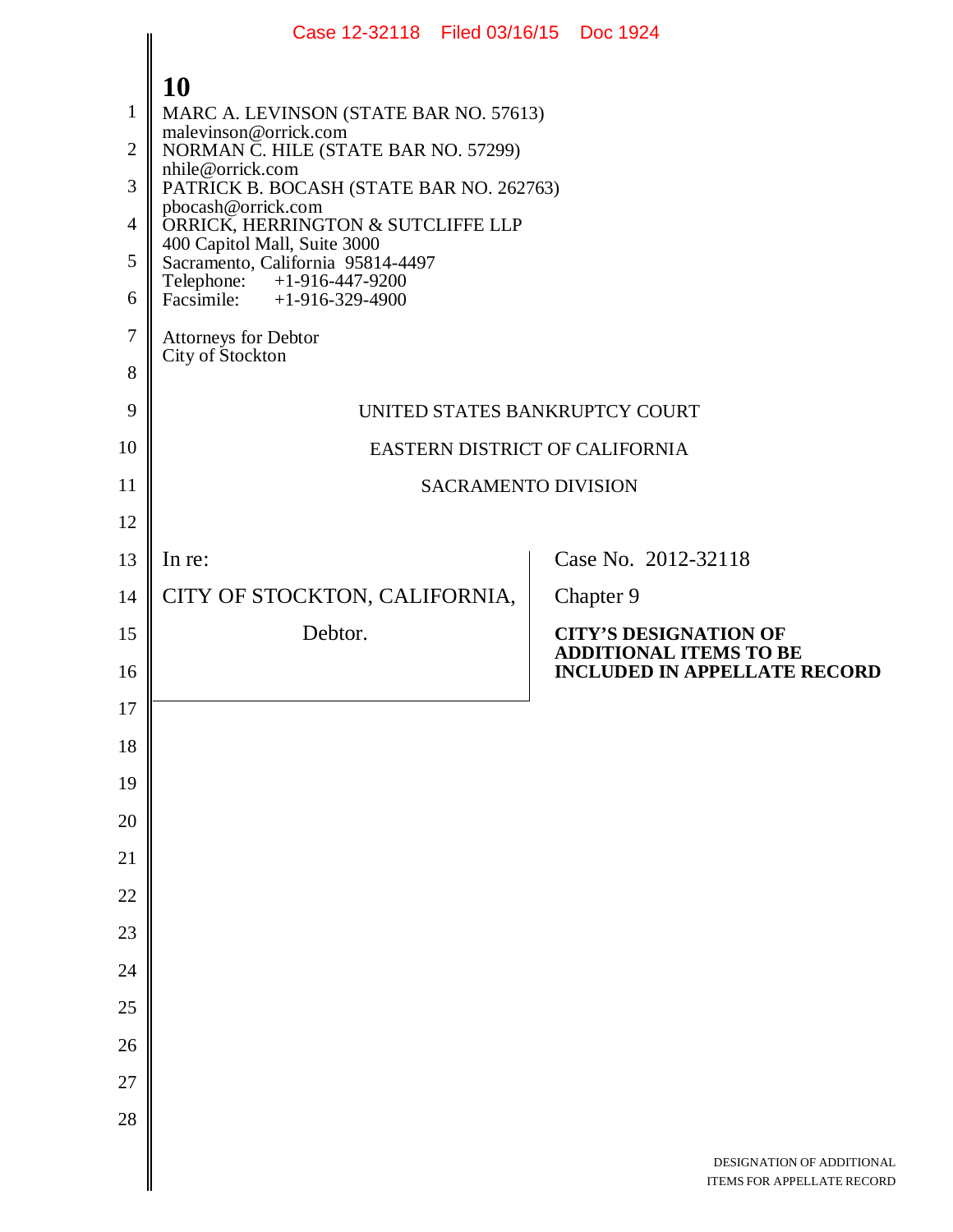1 2 3 4 5 The City, having reviewed the Designation Of Items To Be Included In The Record On Appeal And Statement Of Issues On Appeal [Dkt. No. 1912] and the Amended Designation Of Items To Be Included In The Record On Appeal And Statement Of Issues On Appeal [Dkt. No. 1918], hereby designates the following additional items to be included in the appellate record pursuant to Federal Rule of Bankruptcy Procedure 8009(a)(2):

| Main Case Docket - Case No. 12-32118 |    |                                                                                                                                                                                              |  |  |  |
|--------------------------------------|----|----------------------------------------------------------------------------------------------------------------------------------------------------------------------------------------------|--|--|--|
| <b>Filing Date</b><br>Dkt. No.       |    | <b>Docket Text</b>                                                                                                                                                                           |  |  |  |
| 06/28/2012                           | 5  | Support Document/Statement of Qualifications Under Section 109(c) Re: 1<br>Chapter 9 Voluntary Petition [OHS-1] Filed by Debtor City of Stockton,<br>California (dnes) (Entered: 06/28/2012) |  |  |  |
| 06/29/2012                           | 19 | Memorandum of Fact and Law in support of 5 Support Document [OHS-1]<br>Filed by Debtor City of Stockton, California (dnes) (Entered: 06/29/2012)                                             |  |  |  |
| 06/29/2012                           | 20 | Declaration of Ann Goodrich in support of 5 Support Document [OHS-1]<br>(dnes) (Entered: 06/30/2012)                                                                                         |  |  |  |
| 06/29/2012                           | 23 | Declaration of Laurie Montes in support of 5 Support Document [OHS-1]<br>(dnes) (Entered: 06/30/2012)                                                                                        |  |  |  |
| 06/29/2012                           | 24 | Exhibit(s) J Through L to 23 Declaration [OHS-1] (dnes) Modified on<br>6/30/2012 (dnes). (Entered: 06/30/2012)                                                                               |  |  |  |
| 06/30/2012                           | 25 | Exhibit(s) P to 23 Declaration [OHS-1] (dnes) Modified on 6/30/2012 (dnes).<br>(Entered: 06/30/2012)                                                                                         |  |  |  |
| 06/30/2012                           | 26 | Exhibit(s) Q to 23 Declaration [OHS-1] (dnes) (Entered: $06/30/2012$ )                                                                                                                       |  |  |  |
| 06/30/2012                           | 27 | Exhibit(s) R to 23 Declaration [OHS-1] (dnes) (Entered: $06/30/2012$ )                                                                                                                       |  |  |  |
| 06/30/2012                           | 28 | Exhibit(s) S Through V to 23 Declaration [OHS-1] (dnes) (Entered:<br>06/30/2012)                                                                                                             |  |  |  |
| 06/30/2012                           | 29 | Exhibit(s) M Through O to 23 Declaration [OHS-1] (dnes) (Entered:<br>06/30/2012)                                                                                                             |  |  |  |
| 06/30/2012                           | 30 | Declaration of Eric Jones in support of 5 Support Document [OHS-1] (dnes)<br>(Entered: 06/30/2012)                                                                                           |  |  |  |
| 07/03/2012                           | 62 | Declaration of Vanessa Burke in support of 5 Support Document-Statement of<br>Qualifications [OHS-1] (mfrs) (Entered: 07/05/2012)                                                            |  |  |  |
| 07/03/2012                           | 63 | Exhibit(s) K to 62 Declaration [OHS-1] (mfrs). (Entered: $07/05/2012$ )                                                                                                                      |  |  |  |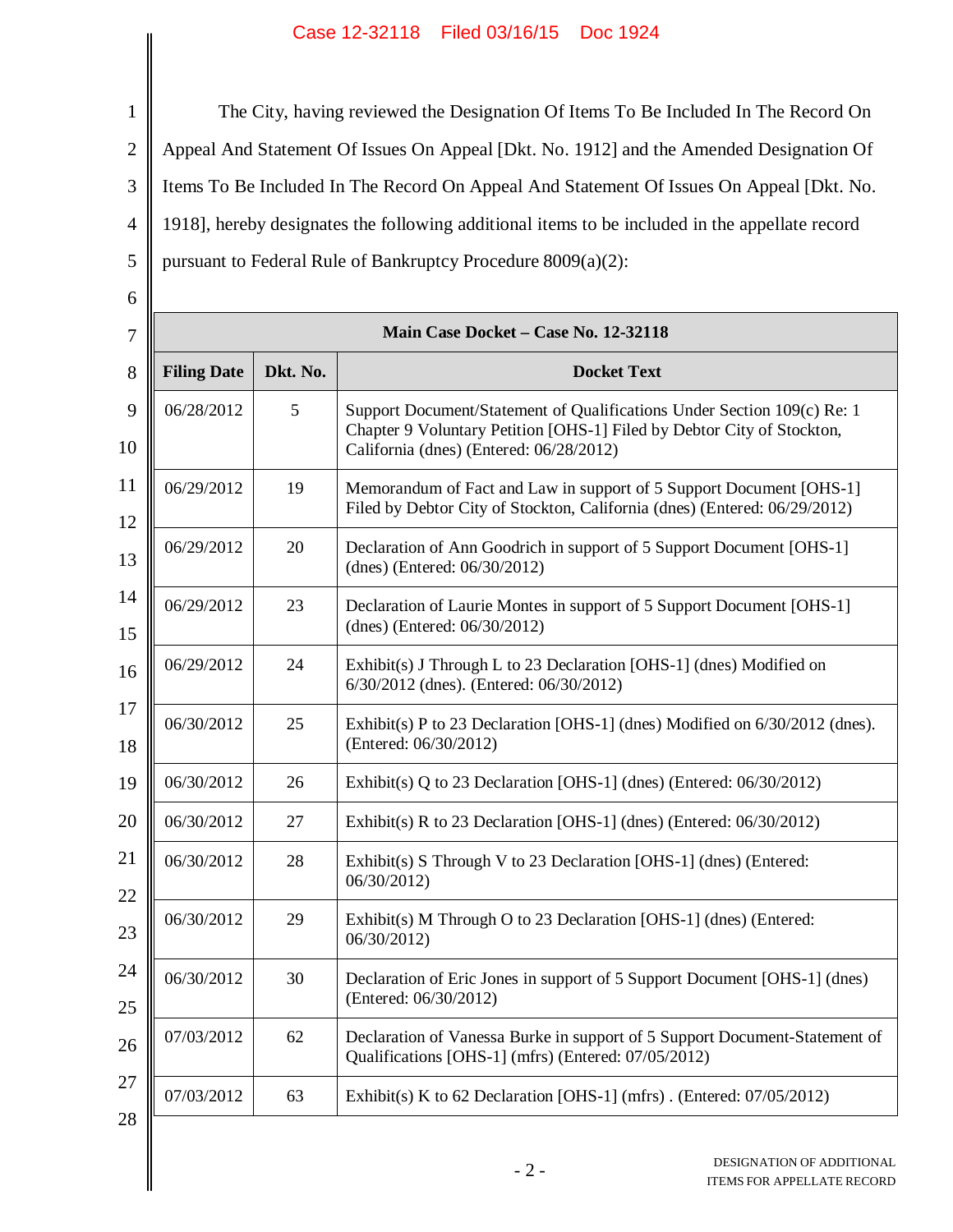$\left| \right|$ 

| 1<br>$\overline{2}$        | 07/03/2012 | 64  | Exhibit(s) L through N to 62 Declaration [OHS-1] (mfrs). (Entered:<br>07/05/2012)                                                                                                                                                                                                                                                                                                                                                                                                                                                                                                                        |
|----------------------------|------------|-----|----------------------------------------------------------------------------------------------------------------------------------------------------------------------------------------------------------------------------------------------------------------------------------------------------------------------------------------------------------------------------------------------------------------------------------------------------------------------------------------------------------------------------------------------------------------------------------------------------------|
| 3<br>4                     | 07/13/2012 | 429 | Order On 16 Motion/Application for Leave to Introduce Evidence Relating to<br>Neutral Evaluation Process Under Government Code Section 53760.3(q)<br>[OHS-4] (bres) (Entered: 07/17/2012)                                                                                                                                                                                                                                                                                                                                                                                                                |
| 5                          | 07/20/2012 | 451 | Supplemental 20 Declaration [OHS-1] Filed by Debtor City of Stockton,<br>California (mfrs) (Entered: 07/23/2012)                                                                                                                                                                                                                                                                                                                                                                                                                                                                                         |
| 6<br>7                     | 07/20/2012 | 452 | Declaration of Marc Levinson in support of 5 Support Document [OHS-1]<br>(mfrs) (Entered: 07/23/2012)                                                                                                                                                                                                                                                                                                                                                                                                                                                                                                    |
| 8<br>9                     | 07/20/2012 | 453 | Declaration of Connie Cochran in support of 5 Support Document [OHS-1]<br>(mfrs) (Entered: 07/23/2012)                                                                                                                                                                                                                                                                                                                                                                                                                                                                                                   |
| 10<br>11                   | 07/20/2012 | 455 | Support Document/Submission of Evidence Re: 16 Motion/Application for<br>Leave to Introduce Evidence Relating to Neutral Evaluation Process Under<br>Government Code Section 53760.3(q) [OHS-4] Filed by Debtor City of<br>Stockton, California (mfrs) (Entered: 07/23/2012)                                                                                                                                                                                                                                                                                                                             |
| 12<br>13<br>14             | 09/04/2012 | 545 | Transcript regarding Hearing Held 08/23/12 Re: Status Conference Re: 1<br>Chapter 9 Voluntary Petition Notice of Intent to Request Redaction Deadline<br>Due By 9/11/2012. Redaction Request Due By 9/25/2012. Redacted Transcript<br>Submission Due By 10/5/2012. Transcript access will be restricted through<br>12/3/2012. (bres) (Entered: 09/05/2012)                                                                                                                                                                                                                                               |
| 15<br>16<br>17<br>18<br>19 | 11/09/2012 | 609 | Transcript regarding Hearing Held 10/30/12 Re: 565 Motion/Application to<br>Modify Order on Motion for Leave to Introduce Evidence Relating to Neutral<br>Evaluation Process Under California Government Code Section 53760.3(Q)<br>[OHS-4] Notice of Intent to Request Redaction Deadline Due By 11/16/2012.<br>Redaction Request Due By 11/30/2012. Redacted Transcript Submission Due<br>By 12/10/2012. Transcript access will be restricted through 2/7/2013. (mfrs)<br>(Entered: 11/13/2012)                                                                                                        |
| 20<br>21                   | 11/11/2012 | 608 | Order Granting 565 Motion/Application to Modify Order on Motion for Leave<br>to Introduce Evidence Relating to Neutral Evaluation Process Under California<br>Government Code Section 53760.3(Q) [OHS-4] (mfrs) (Entered: 11/13/2012)                                                                                                                                                                                                                                                                                                                                                                    |
| 22<br>23<br>24<br>25<br>26 | 11/29/2012 | 624 | Transcript regarding Hearing Held 11/20/12 Re: 585 Motion/Application for<br>Order Ruling that Approval of Settlement Agreement is not Required Under<br>Rule 9019 of the Federal Rules of Bankruptcy Procedure [OHS-5], 585<br>Motion/Application to Compromise Controversy/Approve Settlement<br>Agreement with Christopher Hallon [OHS-5] [OHS-5] Notice of Intent to<br>Request Redaction Deadline Due By 12/6/2012. Redaction Request Due By<br>12/20/2012. Redacted Transcript Submission Due By 1/2/2013. Transcript<br>access will be restricted through 2/27/2013. (bres) (Entered: 11/30/2012) |
| 27<br>28                   |            |     | DESIGNATION OF ADDITIONAL                                                                                                                                                                                                                                                                                                                                                                                                                                                                                                                                                                                |
|                            |            |     | $-3-$<br>ITEMS FOR APPELLATE RECORD                                                                                                                                                                                                                                                                                                                                                                                                                                                                                                                                                                      |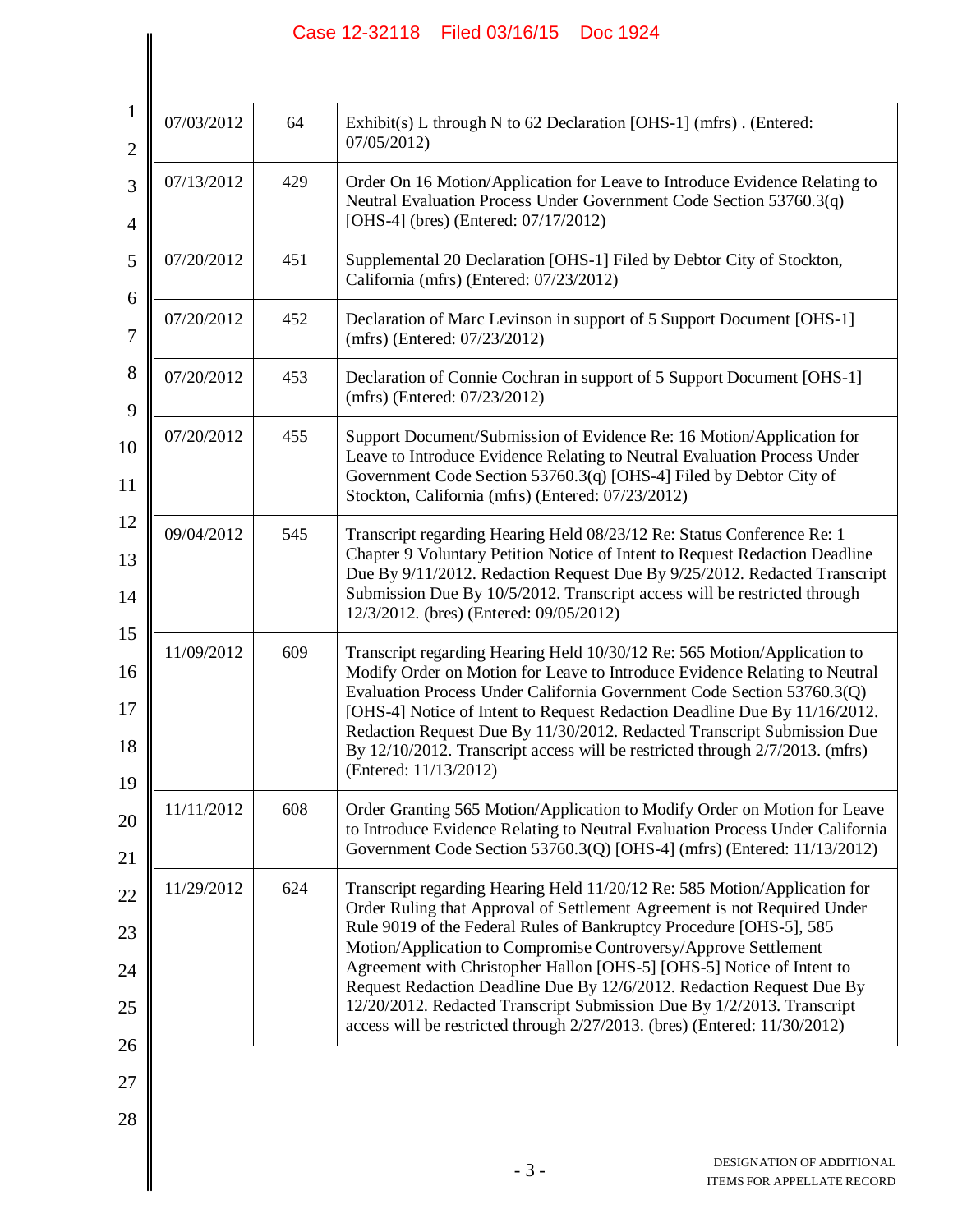| $\mathbf{1}$<br>11/29/2012<br>624<br>$\overline{c}$<br>3<br>$\overline{4}$ |            |     | Transcript regarding Hearing Held 11/20/12 Re: 589 Motion for Relief from<br>Automatic Stay [MH-1] [MH-1] Notice of Intent to Request Redaction<br>Deadline Due By 12/6/2012. Redaction Request Due By 12/20/2012. Redacted<br>Transcript Submission Due By 1/2/2013. Transcript access will be restricted<br>through 2/27/2013. (bres) (Entered: 11/30/2012)                                                                                                                                                                                                                                  |
|----------------------------------------------------------------------------|------------|-----|------------------------------------------------------------------------------------------------------------------------------------------------------------------------------------------------------------------------------------------------------------------------------------------------------------------------------------------------------------------------------------------------------------------------------------------------------------------------------------------------------------------------------------------------------------------------------------------------|
| 5<br>6<br>7<br>8                                                           | 02/08/2013 | 691 | Transcript regarding Hearing Held 01/30/13 Re: 585 Motion/Application for<br>Order Ruling that Approval of Settlement Agreement is not Required Under<br>Rule 9019 of the Federal Rules of Bankruptcy Procedure [OHS-5], 585<br>Motion/Application to Compromise Controversy/Approve Settlement<br>Agreement with Christopher Hallon [OHS-5] Notice of Intent to Request<br>Redaction Deadline Due By 2/15/2013. Redaction Request Due By 3/1/2013.<br>Redacted Transcript Submission Due By 3/11/2013. Transcript access will be<br>restricted through 5/9/2013. (bres) (Entered: 02/08/2013) |
| 9<br>10                                                                    | 02/08/2013 | 691 | Transcript regarding Hearing Held 01/30/13 Re: 667 Motion/Application to<br>Assume Lease or Executory Contract [OHS-6] Notice of Intent to Request<br>Redaction Deadline Due By 2/15/2013. Redaction Request Due By 3/1/2013.<br>Redacted Transcript Submission Due By 3/11/2013. Transcript access will be<br>restricted through 5/9/2013. (bres) (Entered: 02/08/2013)                                                                                                                                                                                                                       |
| 12<br>13                                                                   | 02/11/2013 | 694 | Order Granting 585 Motion/Application for Order Ruling that Approval of<br>Settlement Agreement is not Required Under Rule 9019 of the Federal Rules<br>of Bankruptcy Procedure [OHS-5] (bres) (Entered: 02/11/2013)                                                                                                                                                                                                                                                                                                                                                                           |
| 14<br>15                                                                   | 02/11/2013 | 694 | Order Dismissing 585 Motion/Application to Compromise<br>Controversy/Approve Settlement Agreement [OHS-5] (bres) (Entered:<br>02/11/2013                                                                                                                                                                                                                                                                                                                                                                                                                                                       |
| 16<br>17<br>18                                                             | 02/15/2013 | 707 | Response/Reply [OHS-1] Filed by Debtor City of Stockton, California to<br>Objections Re: 5 Support Document/Statement of Qualifications Under<br>Section 109(c) (bres) (Entered: 02/19/2013)                                                                                                                                                                                                                                                                                                                                                                                                   |
| 19                                                                         | 02/15/2013 | 708 | Declaration of Robert Deis in support of 707 Response/Reply [OHS-1] (bres)<br>(Entered: 02/19/2013)                                                                                                                                                                                                                                                                                                                                                                                                                                                                                            |
| 20<br>21                                                                   | 02/15/2013 | 709 | Declaration of Justin McCrary in support of 707 Response/Reply [OHS-1]<br>(bres) (Entered: 02/19/2013)                                                                                                                                                                                                                                                                                                                                                                                                                                                                                         |
| 22                                                                         | 02/15/2013 | 710 | Declaration of Eric Jones in support of 707 Response/Reply [OHS-1] (bres)<br>(Entered: 02/19/2013)                                                                                                                                                                                                                                                                                                                                                                                                                                                                                             |
| 23<br>24                                                                   | 02/15/2013 | 713 | Declaration of David Lamoureux in support of 711 Brief/Memorandum [OHS-<br>1] (bres) (Entered: 02/19/2013)                                                                                                                                                                                                                                                                                                                                                                                                                                                                                     |
| 25                                                                         | 02/15/2013 | 714 | Declaration of Teresia Haase in support of 707 Response/Reply [OHS-1]<br>(bres) (Entered: 02/19/2013)                                                                                                                                                                                                                                                                                                                                                                                                                                                                                          |
| 26<br>27                                                                   | 02/15/2013 | 715 | Declaration of Vanessa Burke in support of 707 Response/Reply [OHS-1]<br>(bres) (Entered: 02/19/2013)                                                                                                                                                                                                                                                                                                                                                                                                                                                                                          |
| 28                                                                         |            |     |                                                                                                                                                                                                                                                                                                                                                                                                                                                                                                                                                                                                |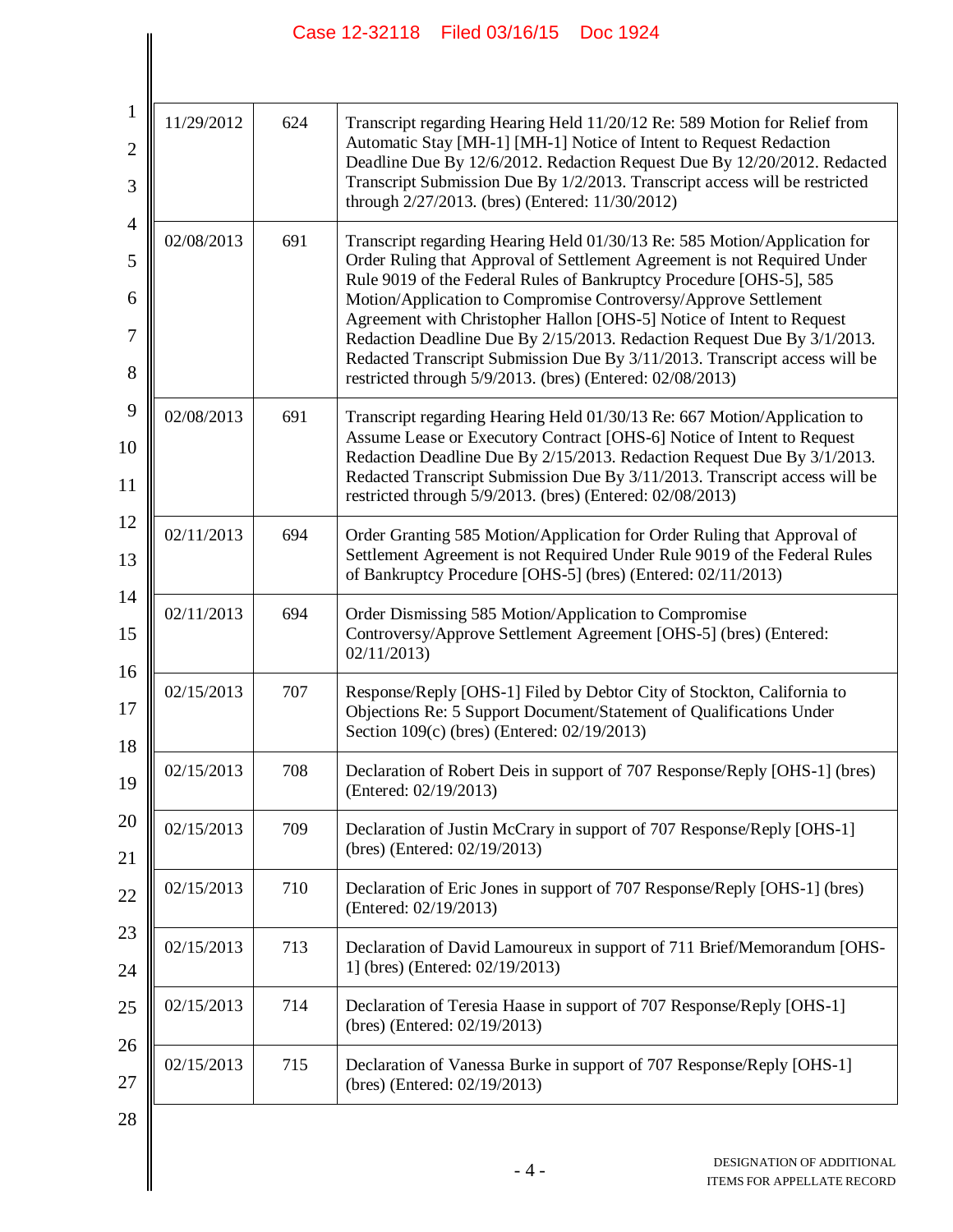$\left| \right|$ 

| 1<br>$\overline{2}$ | 02/15/2013 | 716 | Declaration of Ann Goodrich in support of 707 Response/Reply [OHS-1]<br>(bres) (Entered: 02/19/2013)                                                                                                                                                                                                                                                  |
|---------------------|------------|-----|-------------------------------------------------------------------------------------------------------------------------------------------------------------------------------------------------------------------------------------------------------------------------------------------------------------------------------------------------------|
| 3                   | 02/16/2013 | 717 | Declaration of Norman C. Hile in support of 707 Response/Reply [OHS-1]<br>(bres) (Entered: 02/19/2013)                                                                                                                                                                                                                                                |
| 4<br>5              | 02/26/2013 | 723 | Motion/Application to Approve Settlement Agreement with Ambac Assurance<br>Corporation [OHS-7] Filed by Debtor City of Stockton, California (bres)<br>(Entered: 02/26/2013)                                                                                                                                                                           |
| 6<br>7              | 02/26/2013 | 725 | Declaration of Robert Deis in support of 723 Motion/Application to Approve<br>Settlement Agreement with Ambac Assurance Corporation [OHS-7] (bres)<br>(Entered: 02/26/2013)                                                                                                                                                                           |
| $8\,$<br>9<br>10    | 02/26/2013 | 726 | Declaration of Lucinda Hruska-Claeys in support of 723 Motion/Application<br>to Approve Settlement Agreement with Ambac Assurance Corporation [OHS-<br>7] (bres) (Entered: 02/26/2013)                                                                                                                                                                |
| 11<br>12            | 03/18/2013 | 793 | Stipulation and Order Regarding Admission of Police Evidence at Evidentiary<br>Hearing on Objections to the City's Eligibility for Relief Under Chapter 9 of<br>the Bankruptcy Code [OHS-1] (bres) (Entered: 03/18/2013)                                                                                                                              |
| 13<br>14            | 03/24/2013 | 828 | Stipulation and Order Regarding Admission Of Police Chief Eric Jones'<br>Evidence At Evidentiary Hearing On Objections To The City's Eligibility For<br>Relief Under Chapter 9 Of The Bankruptcy Code [OHS-1] (bres) (Entered:<br>03/25/2013                                                                                                          |
| 15<br>16            | 03/24/2013 | 829 | Stipulation and Order Regarding Admission Of Evidence At Evidentiary<br>Hearing On Objections To The City's Eligibility For Relief Under Chapter 9<br>Of The Bankruptcy Code [OHS-1] (bres) (Entered: 03/25/2013)                                                                                                                                     |
| 17<br>18<br>19      | 03/27/2013 | 838 | Stipulation and Order Regarding Admission Of CalPERS-Related Evidence At<br>Evidentiary Hearing On Objections To The City's Eligibility For Relief Under<br>Chapter 9 Of The Bankruptcy Code [OHS-1] (bres) (Entered: 03/28/2013)                                                                                                                     |
| 20<br>21            | 04/24/2013 | 887 | Findings of Fact and Conclusions of Law Re: 723 Motion/Application to<br>Compromise Controversy/Approve Settlement Agreement with Ambac<br>Assurance Corporation [OHS-7] (bres) (Entered: 04/25/2013)                                                                                                                                                 |
| 22                  | 04/24/2013 | 888 | Order Granting 723 Motion/Application to Compromise Controversy/Approve<br>Settlement Agreement [OHS-7] (bres) (Entered: 04/25/2013)                                                                                                                                                                                                                  |
| 23<br>24<br>25      | 04/30/2013 | 897 | Transcript regarding Status Conference Hearing Held 04/24/13 Re: 1 Chapter<br>9 Voluntary Petition Notice of Intent to Request Redaction Deadline Due By<br>5/7/2013. Redaction Request Due By 5/21/2013. Redacted Transcript<br>Submission Due By 5/31/2013. Transcript access will be restricted through<br>7/29/2013. (bres) (Entered: 05/01/2013) |
| 26<br>27<br>28      |            |     |                                                                                                                                                                                                                                                                                                                                                       |
|                     |            |     | DESIGNATION OF ADDITIONAL<br>$-5-$<br>ITEMS FOR APPELLATE RECORD                                                                                                                                                                                                                                                                                      |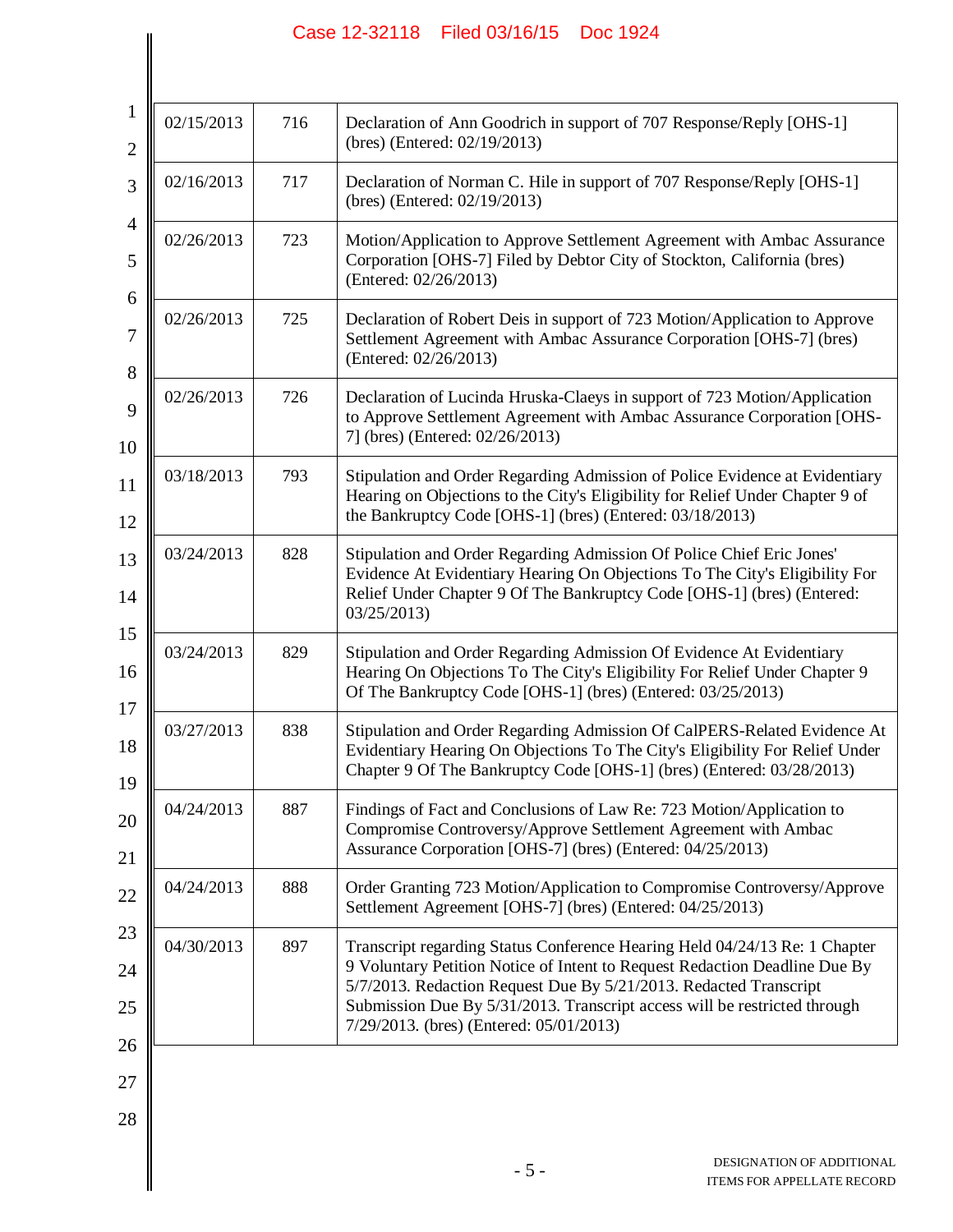$\left| \right|$ 

| $\mathbf{1}$<br>$\overline{c}$<br>3 | 05/31/2013 | 924  | Transcript regarding Hearing Held 05/28/13 Re: 871 Motion/Application to<br>Amend [SA-1] Notice of Intent to Request Redaction Deadline Due By<br>6/7/2013. Redaction Request Due By 6/21/2013. Redacted Transcript<br>Submission Due By 7/1/2013. Transcript access will be restricted through<br>8/29/2013. (bres) (Entered: 05/31/2013) |
|-------------------------------------|------------|------|--------------------------------------------------------------------------------------------------------------------------------------------------------------------------------------------------------------------------------------------------------------------------------------------------------------------------------------------|
| $\overline{4}$<br>5                 | 05/31/2013 | 929  | Transcript regarding Hearing Held 08/29/12 Re: 504 Motion/Application to<br>Approve Stipulation for Relief from the Automatic Stay [ML-1] Notice of<br>Intent to Request Redaction Deadline Due By 6/7/2013. Redaction Request                                                                                                             |
| 6<br>7                              |            |      | Due By 6/21/2013. Redacted Transcript Submission Due By 7/1/2013.<br>Transcript access will be restricted through 8/29/2013. (bres) (Entered:<br>06/03/2013                                                                                                                                                                                |
| $8\,$<br>9                          | 05/31/2013 | 931  | Transcript regarding Hearing Held 04/23/13 Re: 723 Motion/Application to<br>Compromise Controversy/Approve Settlement Agreement with Ambac                                                                                                                                                                                                 |
| 10                                  |            |      | Assurance Corporation [OHS-7] Notice of Intent to Request Redaction<br>Deadline Due By 6/7/2013. Redaction Request Due By 6/21/2013. Redacted<br>Transcript Submission Due By 7/1/2013. Transcript access will be restricted<br>through 8/29/2013. (bres) (Entered: 06/03/2013)                                                            |
| 11<br>12                            | 05/31/2013 | 933  | Transcript regarding Hearing Held 02/19/13 Re: 686 Motion/Application to                                                                                                                                                                                                                                                                   |
| 13                                  |            |      | Approve Stipulation for Relief from the Automatic Stay [ML-2] Notice of<br>Intent to Request Redaction Deadline Due By 6/7/2013. Redaction Request                                                                                                                                                                                         |
| 14                                  |            |      | Due By 6/21/2013. Redacted Transcript Submission Due By 7/1/2013.<br>Transcript access will be restricted through 8/29/2013. (bres) (Entered:<br>06/03/2013                                                                                                                                                                                |
| 15<br>16                            | 06/13/2013 | 956  | Order Denying 871 Motion/Application to Alter or Amend the Court's<br>Findings of Fact Made Orally on the Record on April 1, 2013 [SA-1] (bres)<br>(Entered: 06/13/2013)                                                                                                                                                                   |
| 17<br>18                            | 08/23/2013 | 1094 | Transcript regarding Status Conference Hearing Held 8/23/13 Re: 1 Chapter 9<br>Voluntary Petition Notice of Intent to Request Redaction Deadline Due By                                                                                                                                                                                    |
| 19<br>20                            |            |      | 8/30/2013. Redaction Request Due By 9/13/2013. Redacted Transcript<br>Submission Due By 9/23/2013. Transcript access will be restricted through<br>11/21/2013. (jtis) Modified on 8/23/2013 (jtis). (Entered: 08/23/2013)                                                                                                                  |
| 21                                  | 10/10/2013 | 1130 | Transcript regarding Hearing Held 10/07/13 Re: 1119 Motion/Application<br>Fixing a November 26, 2013 Bar Date for Retiree Health Benefit Claims                                                                                                                                                                                            |
| 22                                  |            |      | [OHS-10], 1119 Motion/Application Approving Form of Notice of Bar Date<br>[OHS-10], 1119 Motion/Application Requiring City to Transmit Notice of Bar                                                                                                                                                                                       |
| 23                                  |            |      | Date to Retiree Health Benefit Claimants by no later than October 18, 2013<br>[OHS-10] [OHS-10] Notice of Intent to Request Redaction Deadline Due By                                                                                                                                                                                      |
| 24<br>25                            |            |      | 10/17/2013. Redaction Request Due By 10/31/2013. Redacted Transcript<br>Submission Due By 11/12/2013. Transcript access will be restricted through<br>1/8/2014. (rgaf) (Entered: 10/10/2013)                                                                                                                                               |
| 26                                  | 10/10/2013 | 1137 | Motion/Application for an Order Approving Disclosure Statement [OHS-11]<br>Filed by Debtor City of Stockton, California (rgaf) (Entered: 10/11/2013)                                                                                                                                                                                       |
| 27                                  |            |      |                                                                                                                                                                                                                                                                                                                                            |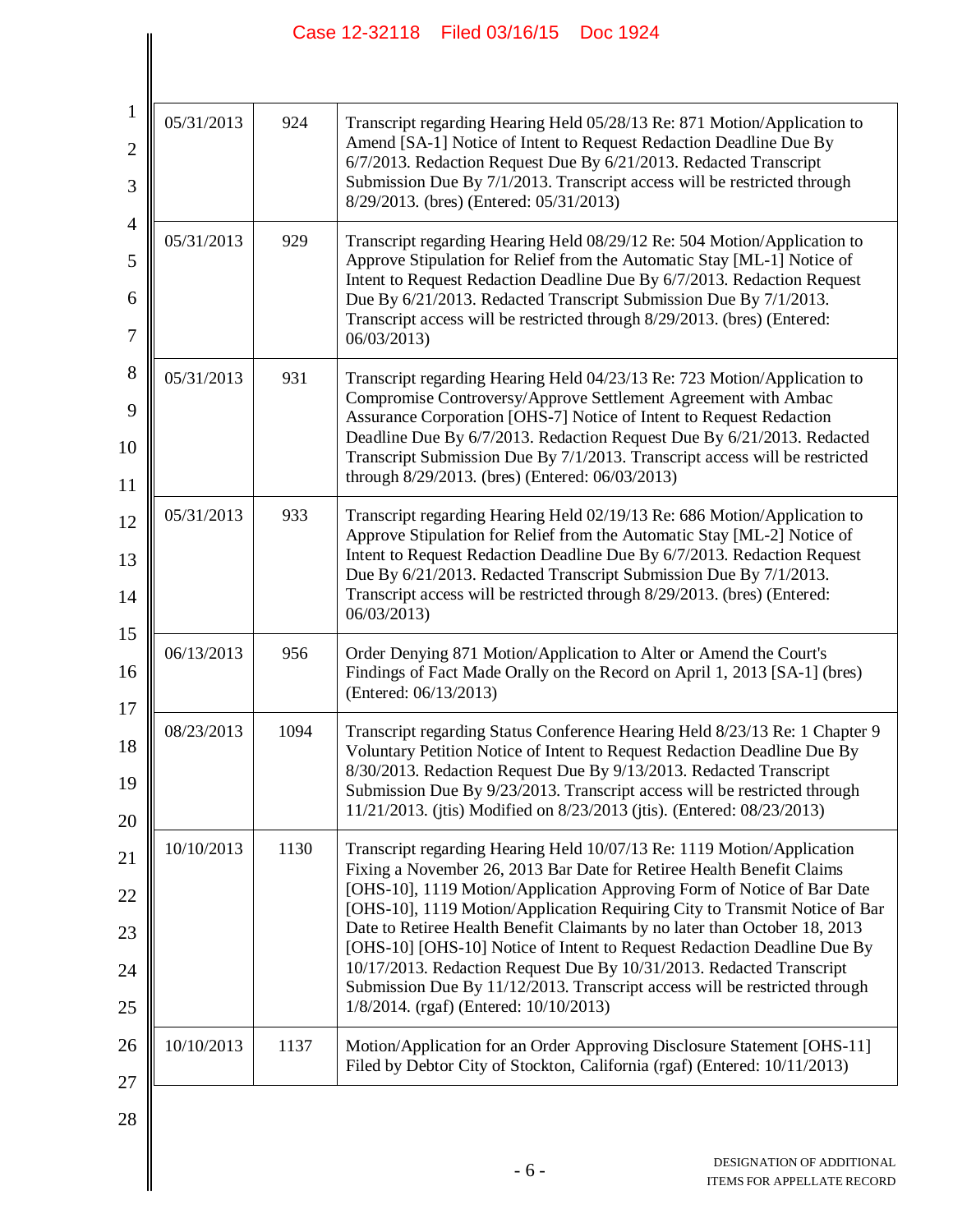$\parallel$ 

 $\parallel$ 

| 10/28/2013         | 1178     | Transcript regarding Status Conference Hearing Held 09/24/13 Re: 1 Chapter<br>9 Voluntary Petition Notice of Intent to Request Redaction Deadline Due By<br>11/4/2013. Redaction Request Due By 11/18/2013. Redacted Transcript<br>Submission Due By 12/2/2013. Transcript access will be restricted through<br>1/27/2014. (rgaf). Modified on 10/28/2013 (rgaf). (Entered: 10/28/2013)                                                                                                                                                                                                                                                                         |  |
|--------------------|----------|-----------------------------------------------------------------------------------------------------------------------------------------------------------------------------------------------------------------------------------------------------------------------------------------------------------------------------------------------------------------------------------------------------------------------------------------------------------------------------------------------------------------------------------------------------------------------------------------------------------------------------------------------------------------|--|
| 11/18/2013         | 1211     | Support Document/Tables of Authorities and Adjustment of Debts Re: 1204<br>Amended/Modified Plan, 1205 Disclosure Statement Filed by Debtor City of<br>Stockton, California (jrus) (Entered: 11/18/2013)                                                                                                                                                                                                                                                                                                                                                                                                                                                        |  |
| 03/28/2014         | 1298     | Response/Reply [OHS-15] Filed by Debtor City of Stockton, California Re:<br>1261 Opposition/Objection (rgaf) (Entered: 03/28/2014)                                                                                                                                                                                                                                                                                                                                                                                                                                                                                                                              |  |
| 03/31/2014         | 1309     | Supplemental 1243 Brief/Memorandum [OHS-15] Filed by Debtor City of<br>Stockton, California (rgaf) (Entered: 04/01/2014)                                                                                                                                                                                                                                                                                                                                                                                                                                                                                                                                        |  |
| 04/22/2014         | 1401     | Stipulation for Order Modifying 1242 Order (rgaf) (Entered: 04/23/2014)                                                                                                                                                                                                                                                                                                                                                                                                                                                                                                                                                                                         |  |
| 04/24/2014         | 1438     | Order re: 1401 Stipulation. Modified on 4/29/2014 (rgaf). (Entered:<br>04/29/2014                                                                                                                                                                                                                                                                                                                                                                                                                                                                                                                                                                               |  |
| 03/11/2015         | 1920     | Transcript regarding hearing held on 02/25/15; Notice of Filing of Official<br>Transcript as transmitted to BNC for Service. Notice is hereby given that an<br>official transcript has been filed. Pursuant to the policy adopted by the Judicial<br>Conference, transcripts are available for inspection only at the clerk's office or<br>may be purchased from the court transcriber for a 90 day period. Notice of<br>Intent to Request Redaction Deadline Due By 3/18/2015. Redaction Request<br>Due By 4/1/2015. Redacted Transcript Submission Due By 4/13/2015.<br>Transcript access will be restricted through 6/9/2015. (rgaf) (Entered:<br>03/11/2015 |  |
|                    |          |                                                                                                                                                                                                                                                                                                                                                                                                                                                                                                                                                                                                                                                                 |  |
|                    |          | Adversary Proceeding Docket - Adv. No. 12-02302                                                                                                                                                                                                                                                                                                                                                                                                                                                                                                                                                                                                                 |  |
| <b>Filing Date</b> | Dkt. No. | <b>Docket Text</b>                                                                                                                                                                                                                                                                                                                                                                                                                                                                                                                                                                                                                                              |  |
| 08/06/2012         | 69       | Memorandum Opinion/Decision Re: 1 Complaint, 6 Motion/Application for<br>Temporary Restraining Order, 6 Motion/Application for Preliminary<br>Injunction, 6 Motion for Relief from Automatic Stay (swas) (Entered:<br>08/06/2012)                                                                                                                                                                                                                                                                                                                                                                                                                               |  |
| 08/07/2012         | 72       | Transcript regarding Hearing Held 07/23/12 Re: 6 Motion/Application for<br>Temporary Restraining Order, 6 Motion/Application for Preliminary<br>Injunction, 6 Motion for Relief from Automatic Stay, 53 Order to Set Hearing<br>and Mandatory Briefing Schedule Notice of Intent to Request Redaction<br>Deadline Due By 8/14/2012. Redaction Request Due By 8/28/2012. Redacted<br>Transcript Submission Due By 9/7/2012. Transcript access will be restricted<br>through 11/5/2012. (bres) (Entered: 08/08/2012)                                                                                                                                              |  |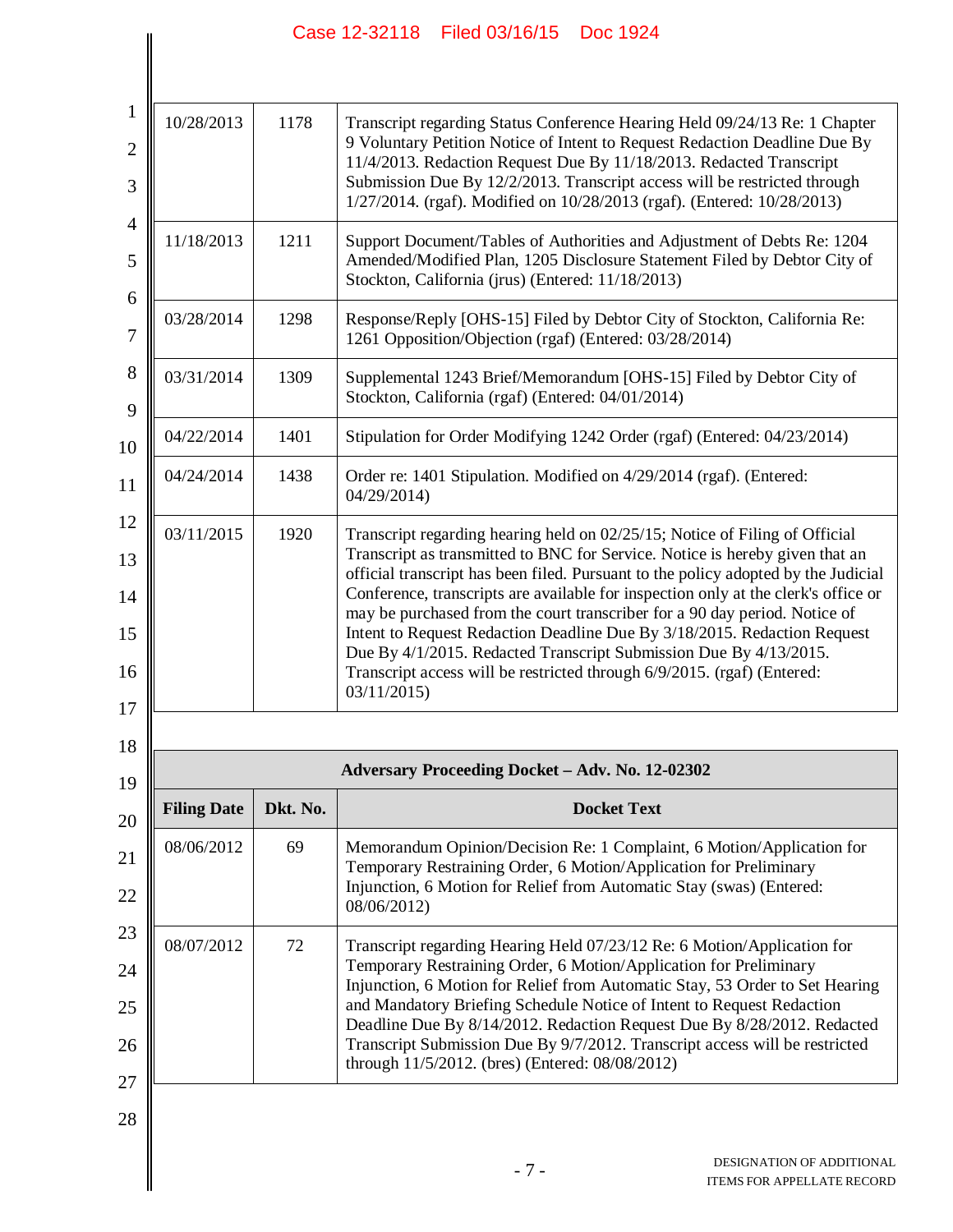| Adversary Proceeding Docket - Adv. No. 13-02315 |                                                                                                                                                                                                                                                                                                                                                                                                                                                                                                                                                                                                                                                                                                                                                                                                                                                                                                                                                                                                                                                                                                                                                                                                                                                                 |                                                                                                                                                                                                                                                                                                             |  |  |  |
|-------------------------------------------------|-----------------------------------------------------------------------------------------------------------------------------------------------------------------------------------------------------------------------------------------------------------------------------------------------------------------------------------------------------------------------------------------------------------------------------------------------------------------------------------------------------------------------------------------------------------------------------------------------------------------------------------------------------------------------------------------------------------------------------------------------------------------------------------------------------------------------------------------------------------------------------------------------------------------------------------------------------------------------------------------------------------------------------------------------------------------------------------------------------------------------------------------------------------------------------------------------------------------------------------------------------------------|-------------------------------------------------------------------------------------------------------------------------------------------------------------------------------------------------------------------------------------------------------------------------------------------------------------|--|--|--|
| <b>Filing Date</b>                              | Dkt. No.                                                                                                                                                                                                                                                                                                                                                                                                                                                                                                                                                                                                                                                                                                                                                                                                                                                                                                                                                                                                                                                                                                                                                                                                                                                        | <b>Docket Text</b>                                                                                                                                                                                                                                                                                          |  |  |  |
| 04/02/2014                                      | 40                                                                                                                                                                                                                                                                                                                                                                                                                                                                                                                                                                                                                                                                                                                                                                                                                                                                                                                                                                                                                                                                                                                                                                                                                                                              | Transcript regarding Hearing Held 03/19/14 Re: 1 Complaint Notice of Intent<br>to Request Redaction Deadline Due By 4/9/2014. Redaction Request Due By<br>4/23/2014. Redacted Transcript Submission Due By 5/5/2014. Transcript<br>access will be restricted through 7/1/2014. (jflf) (Entered: 04/03/2014) |  |  |  |
|                                                 |                                                                                                                                                                                                                                                                                                                                                                                                                                                                                                                                                                                                                                                                                                                                                                                                                                                                                                                                                                                                                                                                                                                                                                                                                                                                 |                                                                                                                                                                                                                                                                                                             |  |  |  |
|                                                 |                                                                                                                                                                                                                                                                                                                                                                                                                                                                                                                                                                                                                                                                                                                                                                                                                                                                                                                                                                                                                                                                                                                                                                                                                                                                 | <b>Confirmation Hearing Trial Exhibits Not Otherwise Filed On The Docket</b>                                                                                                                                                                                                                                |  |  |  |
| <b>Trial Ex.</b><br>No.                         |                                                                                                                                                                                                                                                                                                                                                                                                                                                                                                                                                                                                                                                                                                                                                                                                                                                                                                                                                                                                                                                                                                                                                                                                                                                                 | <b>Description</b>                                                                                                                                                                                                                                                                                          |  |  |  |
| 711                                             | Deposition Designations of D. Millican: 12:14-16; 14:18-15:6; 15:20-24; 16:14-20; 16:25-<br>17:1; 30:6-22; 31:2-7; 32:2-33:1; 34:2-8; 35:21-23; 38:22-39:25; 40:25-41:3; 41:24-<br>43:2; 42:15-16; 42:2-3; 45:5-46:4; 46:18-20; 46:7-8; 49:12-16; 77:13-78:1; 84:12-13;<br>84:1-3; 84:15-25; 86:10-14; 86:22-87:16; 87:21-25; 88:25-89:1-2; 89:25-90:1-17; 91:12-<br>92:11; 93:1-4; 93:9-13; 94:17-95:1; 95:4-15; 96:25-97:1; 97:15-98:6; 97:6-13; 98:16-24;<br>100:18-19; 100:22-101:1; 100:2-4; 100:8-13; 105:8-13; 113:19-22; 113:25-114:10; 117:7-<br>23; 134:9-136:8; 138:18-139:2; 138:7-12; 139:6-14; 144:14-21; 146:13-25; 146:7-10;<br>148:21-25; 149:24-150:15; 150:16-153:16; 159:7-160:15; 161:9-16; 164:1-4; 164:19-<br>166:24; 167:15-168:11; 168:17-169:6; 171:12-18; 171:25-172:3; 173:7-12; 181:15-182:6;<br>182:10-183:10; 183:7-8; 186:22-25; 187:3-7; 188:23-189:13; 188:3-13; 191:8-17; 193:3-<br>13; 198:1-8; 198:20-199:4; 201:10-19; 202:12-16; 202:24-203:7; 207:20-21; 208:11-16;<br>208:20-25; 209:3-9; 212:14-17; 218:13-220:11; 222:10-224:15; 224:21-225:13; 226:17-<br>228:21; 228:23-229:7; 229:9-230:11; 230:12-20; 234:5-9; 235:2-10; 235:12-24; 235:25-<br>237:4; 237:22-238:20; 240:1-3; 241:11-12; 242:16-243:19; 242:6-11 |                                                                                                                                                                                                                                                                                                             |  |  |  |
| 714                                             | Second Deposition Designations of A. Goodrich: 328:10-25; 332:8-333:4; 355:1-18;<br>364:17-365:11; 367:10-23                                                                                                                                                                                                                                                                                                                                                                                                                                                                                                                                                                                                                                                                                                                                                                                                                                                                                                                                                                                                                                                                                                                                                    |                                                                                                                                                                                                                                                                                                             |  |  |  |
| 715                                             | Objecting Parties' First Deposition Designations of E. Jones: 28:10-12; 36:1-19; 39:1-7;<br>39:22-40:10; 53:11-13; 53:15-16; 53:18-54:2; 57:9-24; 58:2-59:2; 60:10-24; 61:1-2; 73:13-<br>14; 114:10-115:20; 116:15-19; 125:13-126:4; 125:3-7; 128:16-21; 132:4-133:6; 134:4-20;<br>149:17; 149:20-150:5; 153:7-154:6; 163:13-14; 164:2-13; 171:11-12; 194:16-195:3;<br>197:15-19; 197:24-198:15; 204:18-20; 207:22-208:23; 209:15-211:6; 211:17-23; 213:1-<br>216:20; 218:22-219:24; 220:2-11; 220:19-221:22; 221:24-25; 222:2-6; 225:19-23; 226:14-<br>227:5; 237:5-239:9; 249:8-251:9; 256:2-258:13-21                                                                                                                                                                                                                                                                                                                                                                                                                                                                                                                                                                                                                                                        |                                                                                                                                                                                                                                                                                                             |  |  |  |
| 716                                             | Objecting Parties' Second Deposition Designations of E. Jones: 282:9-284:5; 285:16-<br>286:24; 289:22-290:12; 294:13-297:25; 329:4-330:9; 341:6-342:14; 348:1-349:12; 353:14-<br>354:17                                                                                                                                                                                                                                                                                                                                                                                                                                                                                                                                                                                                                                                                                                                                                                                                                                                                                                                                                                                                                                                                         |                                                                                                                                                                                                                                                                                                             |  |  |  |
|                                                 |                                                                                                                                                                                                                                                                                                                                                                                                                                                                                                                                                                                                                                                                                                                                                                                                                                                                                                                                                                                                                                                                                                                                                                                                                                                                 |                                                                                                                                                                                                                                                                                                             |  |  |  |
|                                                 |                                                                                                                                                                                                                                                                                                                                                                                                                                                                                                                                                                                                                                                                                                                                                                                                                                                                                                                                                                                                                                                                                                                                                                                                                                                                 |                                                                                                                                                                                                                                                                                                             |  |  |  |
|                                                 |                                                                                                                                                                                                                                                                                                                                                                                                                                                                                                                                                                                                                                                                                                                                                                                                                                                                                                                                                                                                                                                                                                                                                                                                                                                                 |                                                                                                                                                                                                                                                                                                             |  |  |  |
|                                                 |                                                                                                                                                                                                                                                                                                                                                                                                                                                                                                                                                                                                                                                                                                                                                                                                                                                                                                                                                                                                                                                                                                                                                                                                                                                                 | DESIGNATION OF ADDITIONAL<br>$-8-$<br>ITEMS FOR APPELLATE RECORD                                                                                                                                                                                                                                            |  |  |  |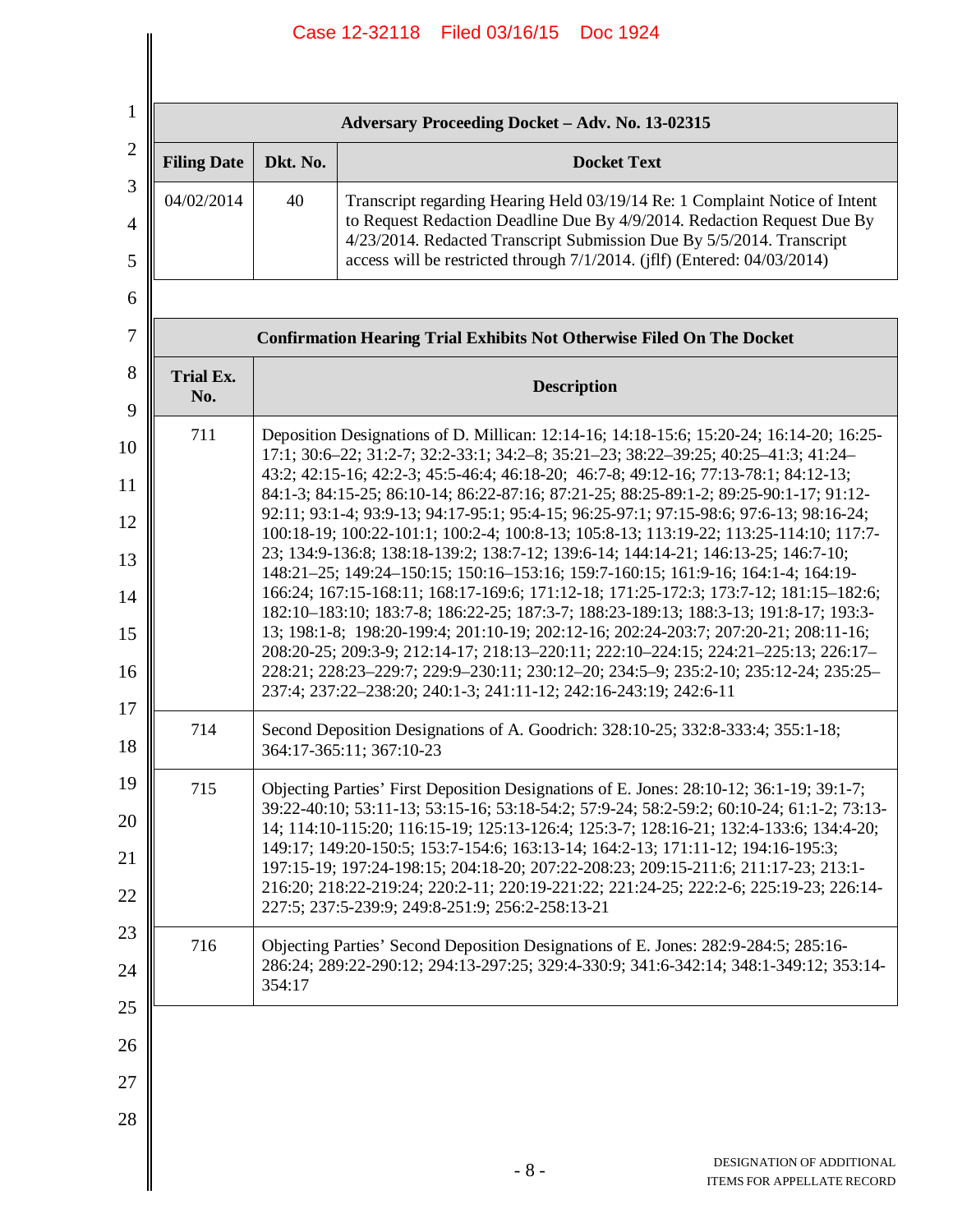|      | Case 12-32118 Filed 03/16/15<br>Doc 1924                                                                                                                                                                                                                                                                                                                                                                                                                                                                                                                                                                                                                                                                                                                                                                                                                                                                                                                                                                                                                                                                                                                                                                                                                                                                                                                                                                                                                                                 |
|------|------------------------------------------------------------------------------------------------------------------------------------------------------------------------------------------------------------------------------------------------------------------------------------------------------------------------------------------------------------------------------------------------------------------------------------------------------------------------------------------------------------------------------------------------------------------------------------------------------------------------------------------------------------------------------------------------------------------------------------------------------------------------------------------------------------------------------------------------------------------------------------------------------------------------------------------------------------------------------------------------------------------------------------------------------------------------------------------------------------------------------------------------------------------------------------------------------------------------------------------------------------------------------------------------------------------------------------------------------------------------------------------------------------------------------------------------------------------------------------------|
|      |                                                                                                                                                                                                                                                                                                                                                                                                                                                                                                                                                                                                                                                                                                                                                                                                                                                                                                                                                                                                                                                                                                                                                                                                                                                                                                                                                                                                                                                                                          |
| 718  | Deposition Designations of K. Miller: 7:14-16; 23:19-24:2; 24:5-27:22; 28:4-23; 29:1-22;<br>30:2-14; 31:9-21; 38:15-25; 39:1-5; 39:9-25; 40:4-14; 41:4-6; 41:13-16; 41:20-23; 43:15-<br>25; 43:6-9; 44:1-46:6; 47:8-9; 48:11-23; 50:6-10; 52:16-25; 53:1-2; 53:11-25; 54:1-4;<br>55:1-14; 55:16-25; 56:1-8; 56:16-23; 57:1-6; 57:10-25; 58:14-59:11; 59:16-25; 60:1-2;<br>60:20-22; 61:18-22; 62:8-63:25; 64:1-6; 64:9-66:16; 68:14-69:10; 70:1-2; 70:18-25; 71:1-<br>13; 72:10-25; 73:1-21; 73:23; 75:11-76:21; 79:17-81:1; 81:25-84:12; 86:15-25; 86:1-7;<br>87:10-15; 87:1-2; 91:15-20; 94:8-13; 94:16-95:12; 97:12-20; 99:20-25; 100:1-5; 101:7-19;<br>101:22-102:7                                                                                                                                                                                                                                                                                                                                                                                                                                                                                                                                                                                                                                                                                                                                                                                                                  |
| 720  | First Deposition Designations of V. Burke: 17:5-19:5; 20:24-21:5; 24:18-25; 25:1-21;<br>40:22-25; 41:2-4; 42:12-18; 44:22-25; 45:1-21; 46:25; 47:1-12; 48:4-25; 49:1-22; 50:12-<br>51:8; 54:23-25; 55:1-58:4; 64:20-65:15; 68:1-69:9; 76:8-81:19; 83:4-84:2; 86:6-88:17;<br>89:21-90:21; 91:23-25; 92:1-93:15; 97:23-99:25; 102:21-103:3; 103:14-107:14; 116:8-<br>117:23; 127:9-128:1; 140:16-141:14; 143:24-148:14                                                                                                                                                                                                                                                                                                                                                                                                                                                                                                                                                                                                                                                                                                                                                                                                                                                                                                                                                                                                                                                                     |
| 721  | Second Deposition Designation of V. Burke: 172:20-178:14; 220:22-222:4; 228:2-230:10;<br>232:2-12; 233:6-234:8; 234:15-22; 235:3-23; 236:15-237:8; 238:19-239:1; 239:7-14;<br>244:17-21; 244:24-245:6; 245:11-18; 249:12-250:3; 257:24-258:12; 261:5-15; 265:1-5;<br>265:11-14; 265:17-18; 265:20-266:4; 267:12-19; 267:23-268:3; 270:13-16; 271:17-272:1                                                                                                                                                                                                                                                                                                                                                                                                                                                                                                                                                                                                                                                                                                                                                                                                                                                                                                                                                                                                                                                                                                                                |
| 722  | Objecting Parties' Deposition Designation of D. Lamoureux: 49:25-50:7; 50:21-51:3;<br>64:24-65:22; 66:24-25; 68:12-14; 69:1-70:9; 93:19-97:3; 98:25-102:2; 103:3-5; 103:16-<br>104:21; 105:10-13; 119:9-20; 125:4-126:15; 128:18-25; 129:1-17; 130:2-11; 132:2-23                                                                                                                                                                                                                                                                                                                                                                                                                                                                                                                                                                                                                                                                                                                                                                                                                                                                                                                                                                                                                                                                                                                                                                                                                        |
| 724  | Objecting Parties' Deposition Designation of P. Mixon: 10:15-11:18; 55:13-60:5; 63:4-<br>67:7; 67:24-68:7; 69:13-72:3; 126:11-127:9; 134:4-21; 135:7-136:16; 138:9-17                                                                                                                                                                                                                                                                                                                                                                                                                                                                                                                                                                                                                                                                                                                                                                                                                                                                                                                                                                                                                                                                                                                                                                                                                                                                                                                    |
| 725  | Deposition Designation of D. Johnson: 108:22-109:13; 126:10-127:20; 128:10-129:5;<br>129:7-19                                                                                                                                                                                                                                                                                                                                                                                                                                                                                                                                                                                                                                                                                                                                                                                                                                                                                                                                                                                                                                                                                                                                                                                                                                                                                                                                                                                            |
| 726  | Objecting Parties' Deposition Designation of Prof. McCrary: 11:11-16; 12:5-6; 13:14-16;<br>16:8-15; 24:1-25:8; 25:21-24; 28:1-10; 28:21-29:3; 29:8-30:7; 34:15-19; 37:18-39:9;<br>39:25-40:20; 41:2-7; 43:18-21; 49:17-20; 50:5-6; 50:18-20; 61:23-62:16; 76:22-77:18;<br>78:6-79:25; 80:14-81:25; 85:7-21; 87:3-13; 88:4-90:21; 90:23-91:9; 94:3-13; 95:23-96:8;<br>97:10-100:16; 103:10-25; 104:19-105:1; 108:7-109:10; 120:24-121:17; 124:15-125:9;<br>125:14-126:5; 126:17-22; 127:23-128:10; 128:12-17; 136:23-137:20; 138:11-16; 139:5-11;<br>144:21-24; 149:9-150:16; 152:16-153:9; 156:18-157:1; 162:14-20; 166:15-167:9; 170:2-<br>172:9; 176:18-179:22;180:11-20; 182:13-20; 184:10-19; 188:1-9; 189:4-8; 189:25 - 190:5;<br>190:17 - 192:10; 194:8-12; 194:20-196:5; 203:5-204:19; 206:5-209:23; 211:15-213:3;<br>214:4-20; 217:8-218:1; 220:4-10; 222:20-24; 223:8-225:5; 225:15-226:4; 229:1-230:6;<br>230:19-24; 235:1-4; 241:11-16; 242:12-15; 242:20-243:20; 245:18-247:8; 249:16-250:11;<br>251:8-24; 258:11-15; 259:8-16; 260:7-19; 261:9-262:8; 263:7-21; 265:5-16; 269:15-<br>270:23; 272:6-12; 273:3-7; 275:24-25; 278:9-281:4; 282:19-23; 283:20-285:17; 286:15-<br>287:3; 290:22-291:21; 299:22-300:3; 301:12-302:6; 310:22-313:13; 318:4-20; 321:3-4;<br>321:13-25; 322:13-16; 325:6-24; 326:7-327:11; 327:22-328:1; 328:25-329:16; 329:19-<br>331:11; 333:22-334:25; 336:2-337:24; 338:3-17; 339:16-21; 346:1-22; 347:13-348:4;<br>348:10-351:12; 352:25-353:15 |
| 3073 | NPFG Original Leaseback Payment Schedule, as reflected in Proof of Claim No. 174                                                                                                                                                                                                                                                                                                                                                                                                                                                                                                                                                                                                                                                                                                                                                                                                                                                                                                                                                                                                                                                                                                                                                                                                                                                                                                                                                                                                         |
| 3078 | Cities of San Joaquin County                                                                                                                                                                                                                                                                                                                                                                                                                                                                                                                                                                                                                                                                                                                                                                                                                                                                                                                                                                                                                                                                                                                                                                                                                                                                                                                                                                                                                                                             |
|      | DESIGNATION OF ADDITIONAL<br>$-9-$<br>ITEMS FOR APPELLATE RECORD                                                                                                                                                                                                                                                                                                                                                                                                                                                                                                                                                                                                                                                                                                                                                                                                                                                                                                                                                                                                                                                                                                                                                                                                                                                                                                                                                                                                                         |